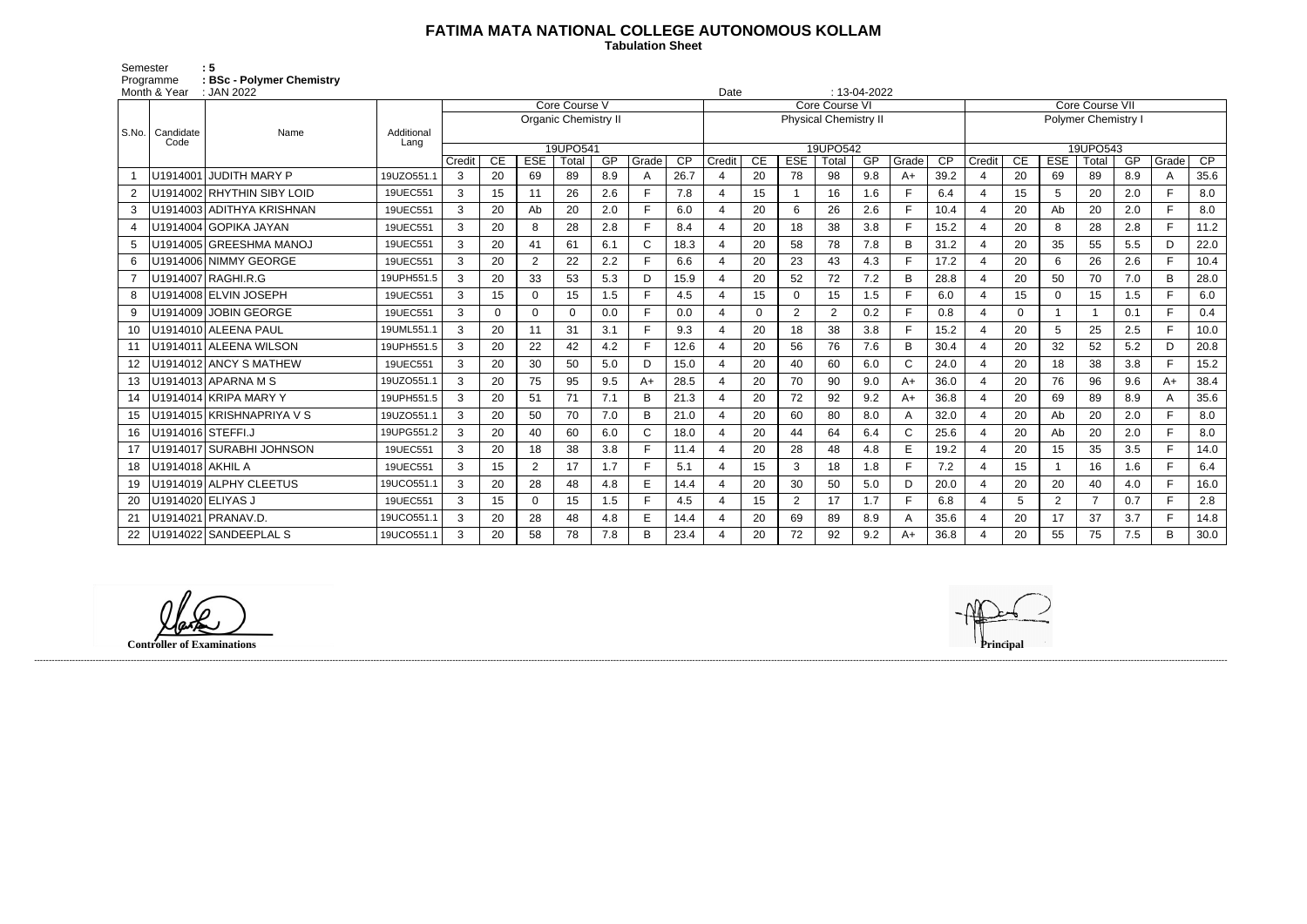|                       |                   | Name                       |                    | <b>Core Course VIII</b> |          |                                      |          |     |       |                                      |                | <b>Core Course IX</b> |            |          |      |       |      |  |  |
|-----------------------|-------------------|----------------------------|--------------------|-------------------------|----------|--------------------------------------|----------|-----|-------|--------------------------------------|----------------|-----------------------|------------|----------|------|-------|------|--|--|
| S.No.                 |                   |                            | Additional<br>Lang |                         |          | <b>Organic Chemistry Experiments</b> |          |     |       | <b>Polymer Chemistry Experiments</b> |                |                       |            |          |      |       |      |  |  |
|                       | Candidate<br>Code |                            |                    |                         |          |                                      |          |     |       |                                      |                |                       |            |          |      |       |      |  |  |
|                       |                   |                            |                    |                         |          |                                      | 19UPO544 |     |       |                                      | 19UPO545       |                       |            |          |      |       |      |  |  |
|                       |                   |                            |                    | Credit                  | CE       | <b>ESE</b>                           | Total    | GP  | Grade | $\overline{CP}$                      | Credit         | $\overline{CE}$       | <b>ESE</b> | Total    | GP   | Grade | CP   |  |  |
|                       |                   | U1914001 JUDITH MARY P     | 19UZO551.1         | 3                       | 20       | 76                                   | 96       | 9.6 | $A+$  | 28.8                                 | $\overline{2}$ | 20                    | 80         | 100      | 10.0 | $A+$  | 20.0 |  |  |
| $\overline{2}$        |                   | U1914002 RHYTHIN SIBY LOID | 19UEC551           | 3                       | 20       | 68                                   | 88       | 8.8 | Α     | 26.4                                 | $\overline{2}$ | 20                    | 60         | 80       | 8.0  | Α     | 16.0 |  |  |
| 3                     |                   | U1914003 ADITHYA KRISHNAN  | 19UEC551           | 3                       | 20       | 72                                   | 92       | 9.2 | $A+$  | 27.6                                 | $\overline{2}$ | 20                    | 70         | 90       | 9.0  | $A+$  | 18.0 |  |  |
| $\boldsymbol{\Delta}$ |                   | U1914004 GOPIKA JAYAN      | 19UEC551           | 3                       | 20       | 75                                   | 95       | 9.5 | $A+$  | 28.5                                 | 2              | 20                    | 70         | 90       | 9.0  | $A+$  | 18.0 |  |  |
| 5                     |                   | U1914005 GREESHMA MANOJ    | 19UEC551           | 3                       | 20       | 75                                   | 95       | 9.5 | $A+$  | 28.5                                 | $\overline{2}$ | 20                    | 77         | 97       | 9.7  | $A+$  | 19.4 |  |  |
| 6                     |                   | U1914006 NIMMY GEORGE      | 19UEC551           | 3                       | 20       | 75                                   | 95       | 9.5 | $A+$  | 28.5                                 | $\overline{2}$ | 20                    | 78         | 98       | 9.8  | $A+$  | 19.6 |  |  |
| 7                     |                   | U1914007 RAGHI.R.G         | 19UPH551.5         | 3                       | 20       | 78                                   | 98       | 9.8 | $A+$  | 29.4                                 | $\overline{2}$ | 20                    | 79         | 99       | 9.9  | $A+$  | 19.8 |  |  |
| 8                     |                   | U1914008 ELVIN JOSEPH      | 19UEC551           | 3                       | 20       | 66                                   | 86       | 8.6 | A     | 25.8                                 | $\overline{2}$ | 20                    | 73         | 93       | 9.3  | $A+$  | 18.6 |  |  |
| 9                     |                   | U1914009 JOBIN GEORGE      | 19UEC551           | 3                       | $\Omega$ | Ab                                   | $\Omega$ | 0.0 | F     | 0.0                                  | $\overline{2}$ | $\overline{0}$        | Ab         | $\Omega$ | 0.0  | E     | 0.0  |  |  |
| 10                    |                   | U1914010 ALEENA PAUL       | 19UML551.1         | 3                       | 20       | 68                                   | 88       | 8.8 | A     | 26.4                                 | $\overline{2}$ | 20                    | 73         | 93       | 9.3  | $A+$  | 18.6 |  |  |
| 11                    |                   | U1914011 ALEENA WILSON     | 19UPH551.5         | 3                       | 20       | 79                                   | 99       | 9.9 | $A+$  | 29.7                                 | $\overline{2}$ | 20                    | 80         | 100      | 10.0 | $A+$  | 20.0 |  |  |
| 12                    |                   | U1914012 ANCY S MATHEW     | 19UEC551           | 3                       | 20       | 78                                   | 98       | 9.8 | $A+$  | 29.4                                 | 2              | 20                    | 79         | 99       | 9.9  | $A+$  | 19.8 |  |  |
| 13                    |                   | U1914013 APARNA M S        | 19UZO551.1         | 3                       | 20       | 79                                   | 99       | 9.9 | $A+$  | 29.7                                 | $\overline{2}$ | 20                    | 80         | 100      | 10.0 | $A+$  | 20.0 |  |  |
| 14                    |                   | U1914014 KRIPA MARY Y      | 19UPH551.5         | 3                       | 20       | 79                                   | 99       | 9.9 | $A+$  | 29.7                                 | $\overline{2}$ | 20                    | 80         | 100      | 10.0 | $A+$  | 20.0 |  |  |
| 15                    |                   | U1914015 KRISHNAPRIYA V S  | 19UZO551.1         | 3                       | 20       | 76                                   | 96       | 9.6 | $A+$  | 28.8                                 | 2              | 20                    | 79         | 99       | 9.9  | $A+$  | 19.8 |  |  |
| 16                    | U1914016 STEFFI.J |                            | 19UPG551.2         | 3                       | 20       | 78                                   | 98       | 9.8 | A+    | 29.4                                 | 2              | 20                    | 80         | 100      | 10.0 | $A+$  | 20.0 |  |  |
| 17                    |                   | U1914017 SURABHI JOHNSON   | 19UEC551           | 3                       | 20       | 75                                   | 95       | 9.5 | $A+$  | 28.5                                 | $\overline{2}$ | 20                    | 75         | 95       | 9.5  | $A+$  | 19.0 |  |  |
| 18                    | U1914018 AKHIL A  |                            | 19UEC551           | 3                       | 20       | 69                                   | 89       | 8.9 | Α     | 26.7                                 | $\overline{2}$ | 20                    | 75         | 95       | 9.5  | $A+$  | 19.0 |  |  |
| 19                    |                   | U1914019 ALPHY CLEETUS     | 19UCO551.1         | 3                       | 20       | 75                                   | 95       | 9.5 | $A+$  | 28.5                                 | $\overline{2}$ | 20                    | 78         | 98       | 9.8  | $A+$  | 19.6 |  |  |
| 20                    | U1914020 ELIYAS J |                            | 19UEC551           | 3                       | 20       | 73                                   | 93       | 9.3 | A+    | 27.9                                 | 2              | 20                    | 76         | 96       | 9.6  | A+    | 19.2 |  |  |
| 21                    |                   | U1914021 PRANAV.D.         | 19UCO551.1         | 3                       | 20       | 74                                   | 94       | 9.4 | $A+$  | 28.2                                 | $\overline{2}$ | 20                    | 78         | 98       | 9.8  | $A+$  | 19.6 |  |  |
| 22                    |                   | U1914022 SANDEEPLAL S      | 19UCO551.1         | 3                       | 20       | 76                                   | 96       | 9.6 | $A+$  | 28.8                                 | 2              | 20                    | 79         | 99       | 9.9  | $A+$  | 19.8 |  |  |

**Controller of Examinations** 



------------------------------------------------------------------------------------------------------------------------------------------------------------------------------------------------------------------------------------------------------------------------------------------------------------------------------------------------------------------------------------------------------------------------